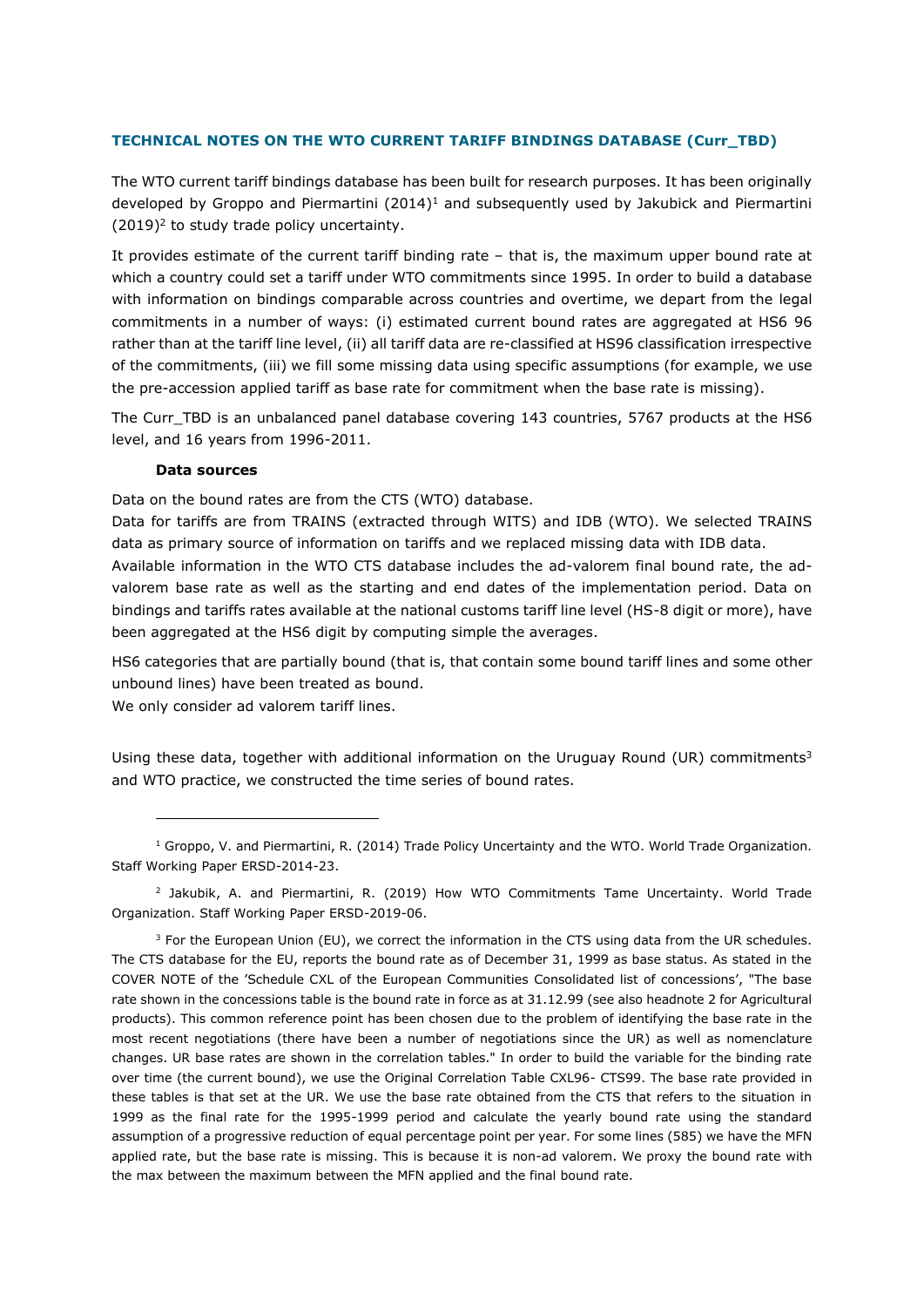The assumptions used to construct the database are the following:

(i) For the years before the implementation period and after a country accession to the WTO, the bound rate is set equal to the base rate (rate that countries indicate as the rate from which implement the commitments), if the base status is "bound". This assumption is supported by the practice that during the Uruguay Round, Members set the base rate of already bound tariff lines equal to the existing bound rates.<sup>4</sup> When the base rate is missing, the base rate has been replaced with the average MFN applied in the years before the beginning of the implementation period. In fact, following Members' common practice, the base rates are set as the MFN applied rates prevailing over a certain reference period.

(ii) During the implementation period, the bound rate is reduced gradually (that is, by the same percentage points each year) from the base rate to the final bound rate. The first and last cuts are applied in the first and last year of the implementation period, respectively, so that the final bound rate is reached on the final year of the implementation period. This is the typical evolution agreed upon by WTO Members under the Marrakesh Protocol of the GATT 1994. In fact, at paragraph 2, the Protocol provides that "The tariff reductions agreed upon by each Member shall be implemented in five equal rate reductions, except as may be otherwise specified in a Member's Schedule. The first such reduction shall be made effective on the date of entry into force of the WTO Agreement, each successive reduction shall be made effective on 1 January of each of the following years, and the final rate shall become effective no later than the date four years after the date of entry into force of the WTO Agreement, except as may be otherwise specified in that Member's Schedule...."<sup>5</sup>

(iii) For the years after the end of the implementation period, the current bound rate is set equal to the final bound rate.

(iv) For unbound tariff lines (including all tariff lines before accession), the variable current bound rate is set equal to 99999.

As an example, Figure 1 shows the bound rate of the product line "030233" (denoting Tuna) for Brazil.<sup>6</sup> Following the Uruguay Round, Brazil committed to reduce its bound rate from 55 to 35 percent over a five-year implementation period. As indicated by the continuous line, the bound rate is set equal to the base rate before 1995, it is gradually reduced at equal rate reductions in the period from 1995 to 1999 and remains fixed at the final rate after 1999. In this case, Groppo and Piermartini (2014) assume that the bound rate was reduced to 51 percent in 1995 to 47 percent in 1996, to 43 percent in 1997 and so on, until reaching the 1999 final bound rate of 35 percent.

<sup>4</sup> See "WTO Schedules of Concessions and Renegotiations of Concession, Module 4".

<sup>&</sup>lt;sup>5</sup> For those products for which countries have renegotiated commitments (such as ITA and PHARMA products, Annex 5 agriculture, renegotiations and unilateral commitments), the above assumptions may not be correct as the base rate for the new commitments may not always coincide with bound rate at the time. The percentage of observations falling in this case is, however, small.

<sup>6</sup> In the HS 1996 nomenclature, code "030233" corresponds to "Tunas (of the genus Thunnus) skipjack or stripe-bellied bonito (Euthynnus (Katsuwonus) pelamis), excluding livers and roes."